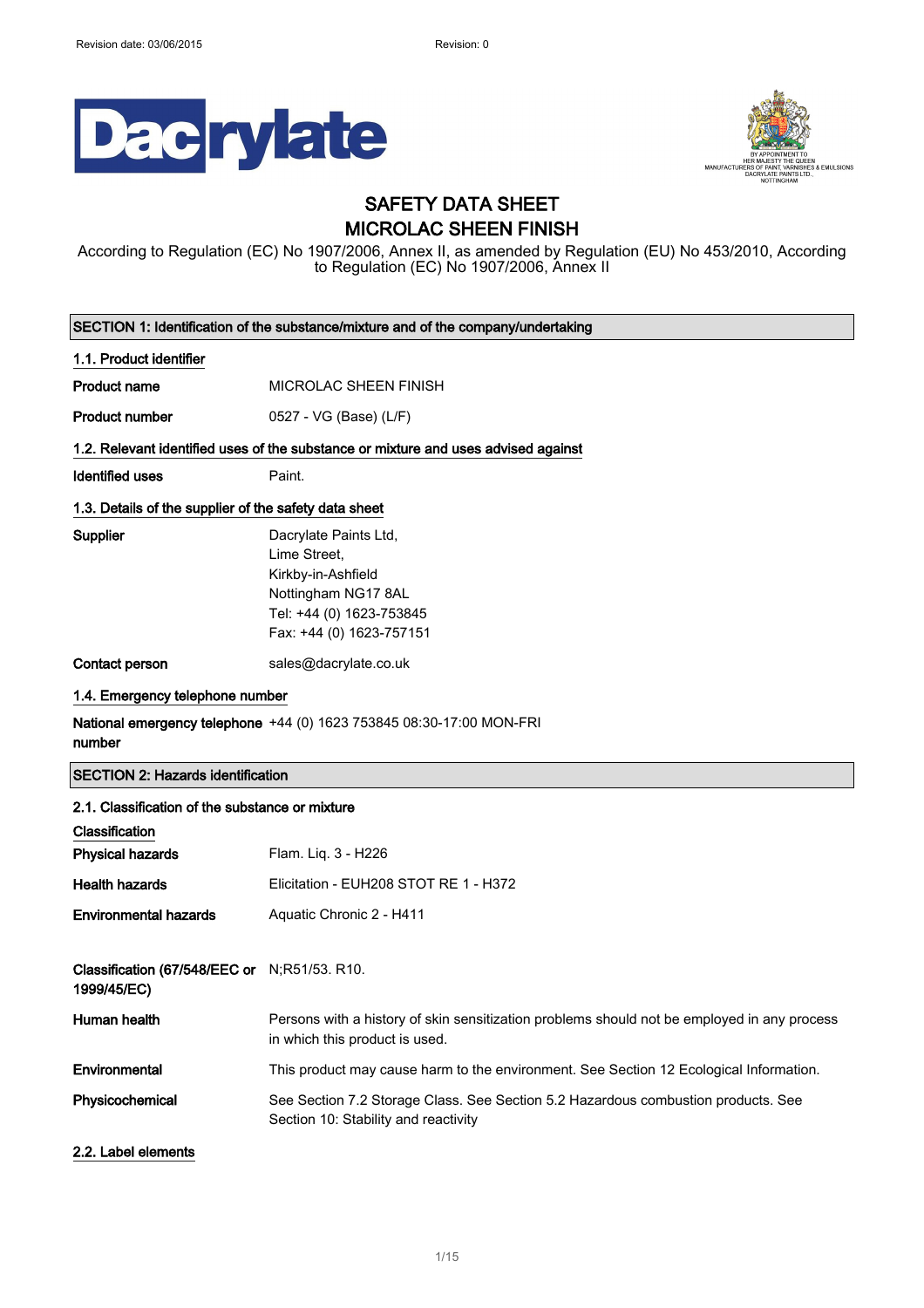| Pictogram |  |
|-----------|--|
|           |  |



| Signal word                               | Danger                                                                                                                                                                                                                                                                                                                                                                                                                                                                                                                                                                                          |
|-------------------------------------------|-------------------------------------------------------------------------------------------------------------------------------------------------------------------------------------------------------------------------------------------------------------------------------------------------------------------------------------------------------------------------------------------------------------------------------------------------------------------------------------------------------------------------------------------------------------------------------------------------|
| <b>Hazard statements</b>                  | H226 Flammable liquid and vapour.<br>H372 Causes damage to organs through prolonged or repeated exposure.<br>H411 Toxic to aquatic life with long lasting effects.<br>EUH208 Contains DIPENTENE, ETHYL METHYL KETOXIME. May produce an allergic<br>reaction.                                                                                                                                                                                                                                                                                                                                    |
| <b>Precautionary statements</b>           | P210 Keep away from heat, hot surfaces, sparks, open flames and other ignition sources. No<br>smoking.<br>P260 Do not breathe vapour/spray.<br>P280 Wear protective gloves/protective clothing/eye protection/face protection.<br>P303+P361+P353 IF ON SKIN (or hair): Take off immediately all contaminated clothing.<br>Rinse skin with water/shower.<br>P370+P378 In case of fire: Use foam, carbon dioxide, dry powder or water fog to extinguish.<br>P403+P235 Store in a well-ventilated place. Keep cool.<br>P501 Dispose of contents/container in accordance with national regulations. |
| Contains                                  | <b>WHITE SPIRIT</b>                                                                                                                                                                                                                                                                                                                                                                                                                                                                                                                                                                             |
| Supplementary precautionary<br>statements | P233 Keep container tightly closed.<br>P240 Ground/bond container and receiving equipment.<br>P241 Use explosion-proof electrical equipment.<br>P242 Use only non-sparking tools.<br>P243 Take precautionary measures against static discharge.<br>P264 Wash contaminated skin thoroughly after handling.<br>P270 Do not eat, drink or smoke when using this product.<br>P273 Avoid release to the environment.<br>P314 Get medical advice/attention if you feel unwell.<br>P391 Collect spillage.                                                                                              |

### 2.3. Other hazards

This product does not contain any substances classified as PBT or vPvB.

### SECTION 3: Composition/information on ingredients

| 3.2. Mixtures                                                                                               |                                                                       |        |
|-------------------------------------------------------------------------------------------------------------|-----------------------------------------------------------------------|--------|
| <b>WHITE SPIRIT</b>                                                                                         |                                                                       | 10-30% |
| CAS number: 64742-88-7                                                                                      | EC number: 265-191-7                                                  |        |
| Classification<br>Flam. Liq. 3 - H226<br>STOT RE 1 - H372<br>Asp. Tox. 1 - H304<br>Aquatic Chronic 2 - H411 | Classification (67/548/EEC or 1999/45/EC)<br>Xn; R65. N; R51/53. R10. |        |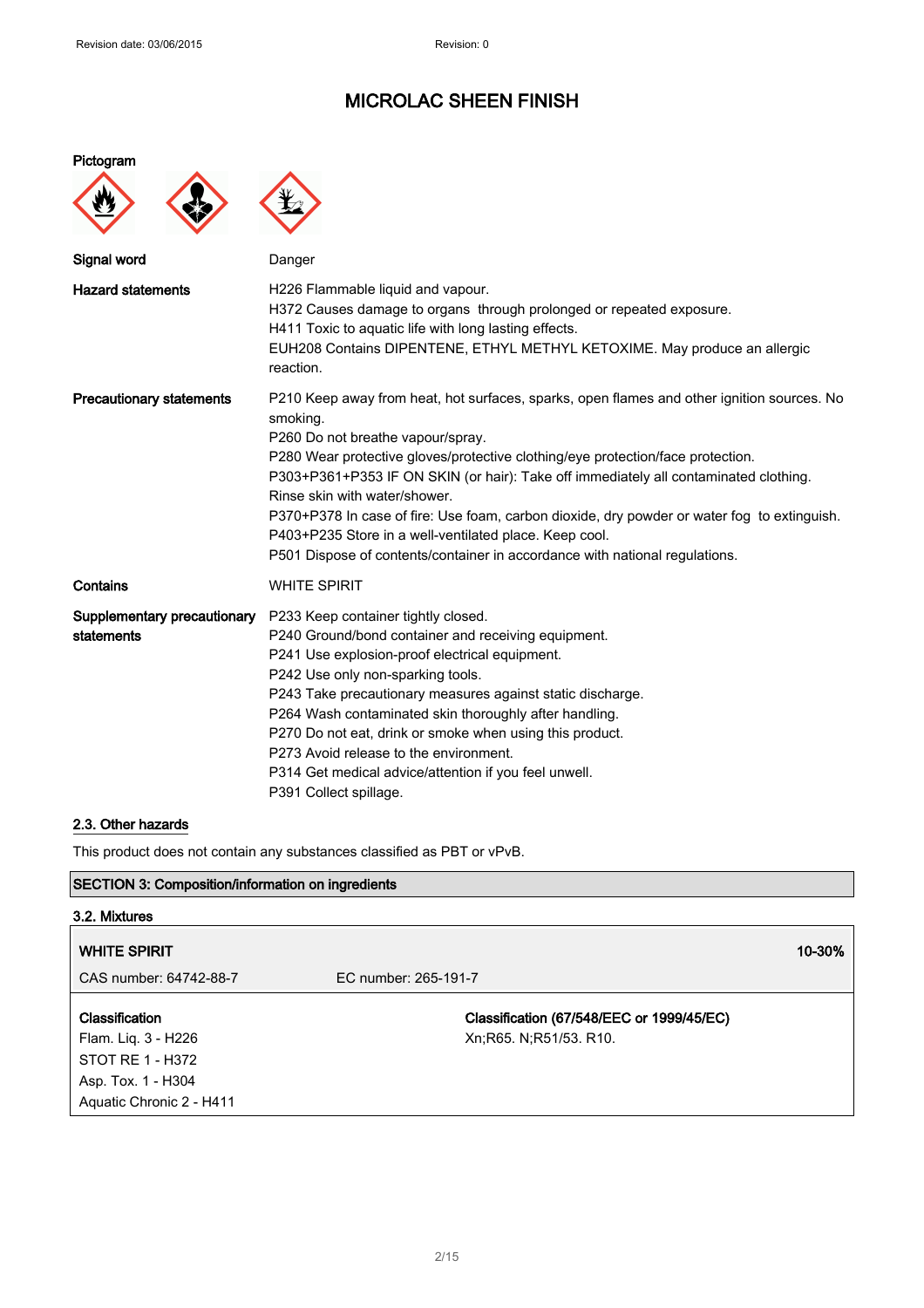| <b>DIPENTENE</b><br>CAS number: 68956-56-9                                                                                 |                      |                                                                                 | 1% |
|----------------------------------------------------------------------------------------------------------------------------|----------------------|---------------------------------------------------------------------------------|----|
| Classification<br>Flam. Liq. 3 - H226<br>Skin Irrit. 2 - H315<br>Skin Sens. 1B - H317<br>Aquatic Chronic 3 - H412          |                      | Classification (67/548/EEC or 1999/45/EC)<br>Xi;R36/38. R10.                    |    |
| <b>DE-AROMATISED KEROSENE</b><br>CAS number: 64742-48-9                                                                    | EC number: 265-150-3 |                                                                                 | 1% |
| Classification<br>Flam. Liq. 3 - H226<br>Muta, 1A - H340<br>Carc. 1A - H350<br>Asp. Tox. 1 - H304                          |                      | Classification (67/548/EEC or 1999/45/EC)<br>Xn;R65.                            |    |
| <b>STRONTIUM CARBOXYLATE</b><br>CAS number: 2457-02-5                                                                      |                      |                                                                                 | 1% |
| Classification<br>Flam. Liq. 3 - H226<br>Skin Irrit. 2 - H315                                                              |                      | Classification (67/548/EEC or 1999/45/EC)<br>Xi;R38.                            |    |
| <b>CALCIUM CARBOXYLATE</b><br>CAS number: 68551-41-7                                                                       |                      |                                                                                 | 1% |
| Classification<br>Flam. Liq. 3 - H226<br>Skin Irrit. 2 - H315<br>Eye Irrit. 2 - H319<br>Aquatic Chronic 4 - H413           |                      | Classification (67/548/EEC or 1999/45/EC)<br>Xi;R38.                            |    |
| ETHYL METHYL KETOXIME<br>CAS number: 96-29-7                                                                               | EC number: 202-496-6 |                                                                                 | 1% |
| Classification<br>Flam. Liq. 3 - H226<br>Acute Tox. 4 - H312<br>Eye Dam. 1 - H318<br>Skin Sens. 1 - H317<br>Carc. 2 - H351 |                      | Classification (67/548/EEC or 1999/45/EC)<br>Carc. Cat. 3;R40 Xn;R21 R43 Xi;R41 |    |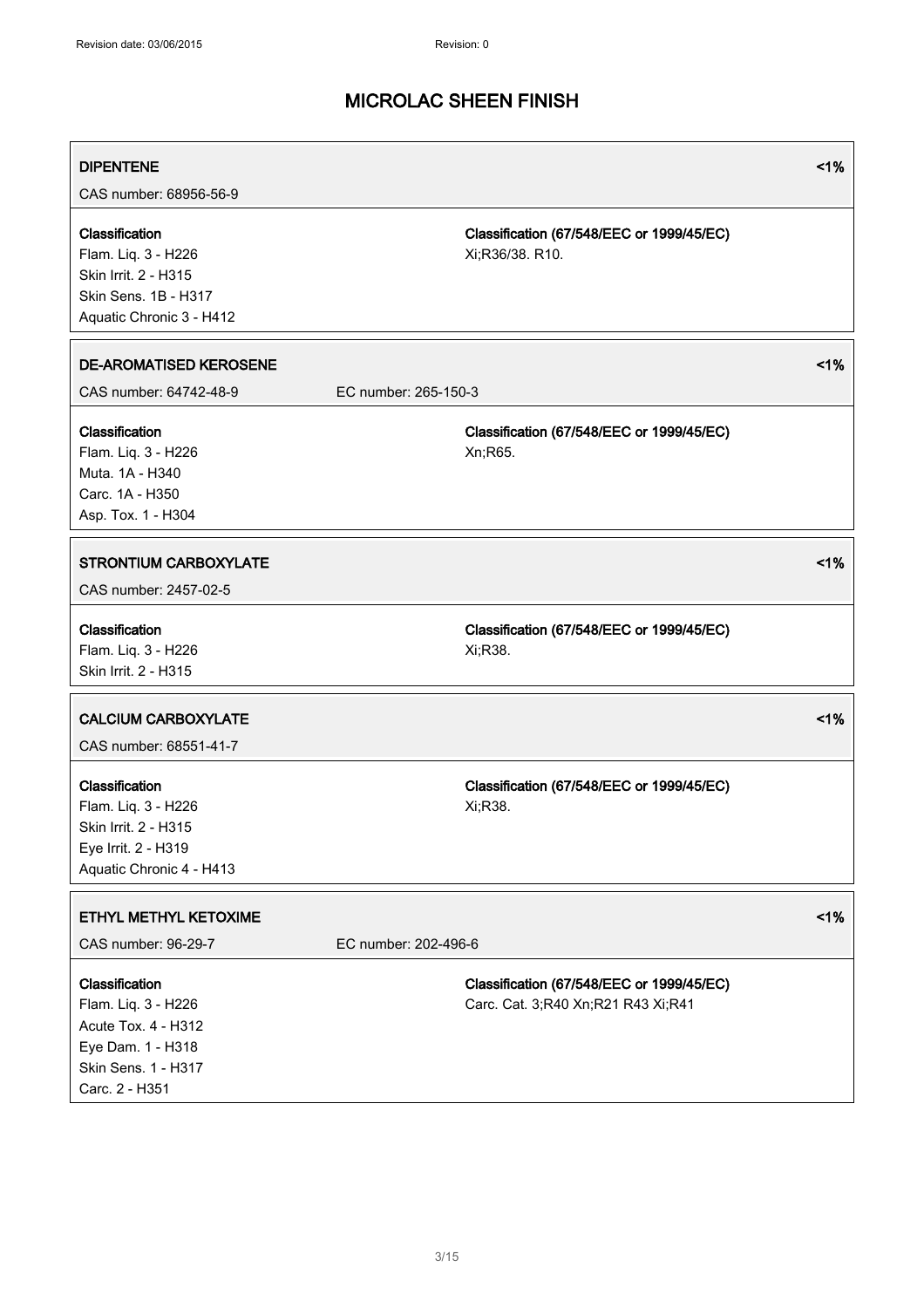| <b>COBALT CARBOXYLATE</b> | <1% |
|---------------------------|-----|
|---------------------------|-----|

CAS number: 13586-82-8

### Classification

Flam. Liq. 3 - H226 Skin Irrit. 2 - H315 Skin Sens. 1B - H317 Aquatic Chronic 2 - H411

Classification (67/548/EEC or 1999/45/EC) Xi;R38. R43.

The Full Text for all R-Phrases and Hazard Statements are Displayed in Section 16.

### SECTION 4: First aid measures

### 4.1. Description of first aid measures

| <b>General information</b>                                                      | The severity of the symptoms described will vary depending on the concentration and the<br>length of exposure. Move affected person to fresh air and keep warm and at rest in a position<br>comfortable for breathing.                                                                                                                                                                                             |  |
|---------------------------------------------------------------------------------|--------------------------------------------------------------------------------------------------------------------------------------------------------------------------------------------------------------------------------------------------------------------------------------------------------------------------------------------------------------------------------------------------------------------|--|
| Inhalation                                                                      | Get medical attention. Place unconscious person on their side in the recovery position and<br>ensure breathing can take place. Move affected person to fresh air and keep warm and at rest<br>in a position comfortable for breathing. Get medical attention. Symptoms of lung oedema<br>(shortness of breath) may develop up to 24 hours after exposure. Show this Safety Data<br>Sheet to the medical personnel. |  |
| Ingestion                                                                       | Remove affected person from source of contamination. Rinse mouth thoroughly with water.<br>Give plenty of water to drink. DO NOT induce vomiting. Get medical attention immediately.                                                                                                                                                                                                                               |  |
| Skin contact                                                                    | Wash skin thoroughly with soap and water. Get medical attention promptly if symptoms occur<br>after washing. Use barrier creams to prevent skin contact. Remove contaminated clothing and<br>rinse skin thoroughly with water.                                                                                                                                                                                     |  |
| Eye contact                                                                     | Rinse immediately with plenty of water. Remove any contact lenses and open eyelids wide<br>apart. Continue to rinse for at least 15 minutes. Get medical attention if irritation persists after<br>washing. Show this Safety Data Sheet to the medical personnel.                                                                                                                                                  |  |
| Protection of first aiders                                                      | First aid personnel should wear appropriate protective equipment during any rescue. In case<br>of insufficient ventilation, wear suitable respiratory equipment.                                                                                                                                                                                                                                                   |  |
|                                                                                 | 4.2. Most important symptoms and effects, both acute and delayed                                                                                                                                                                                                                                                                                                                                                   |  |
| <b>General information</b>                                                      | The severity of the symptoms described will vary dependent on the concentration and the<br>length of exposure.                                                                                                                                                                                                                                                                                                     |  |
| Inhalation                                                                      | Harmful if inhaled Vapours may cause headache, fatigue, dizziness and nausea.                                                                                                                                                                                                                                                                                                                                      |  |
| Ingestion                                                                       | Harmful if swallowed. May cause nausea, stomach paint and vomiting.                                                                                                                                                                                                                                                                                                                                                |  |
| <b>Skin contact</b>                                                             | Skin irritation. May cause sensitisation or allergic reactions in sensitive individuals.                                                                                                                                                                                                                                                                                                                           |  |
| Eye contact                                                                     | May cause severe eye irritation.                                                                                                                                                                                                                                                                                                                                                                                   |  |
| 4.3. Indication of any immediate medical attention and special treatment needed |                                                                                                                                                                                                                                                                                                                                                                                                                    |  |
| Notes for the doctor                                                            | No specific recommendation given, but first aid may still be required in case of accidental<br>exposure, inhalation or ingestion of this chemical. If in doubt, GET MEDICAL ATTENTION<br>PROMPTLY! In case of inhalation of decomposition products in a fire, symptoms may be<br>delayed. The exposed person may need to be kept under medical surveillance for 48 hours.                                          |  |

### SECTION 5: Firefighting measures

### 5.1. Extinguishing media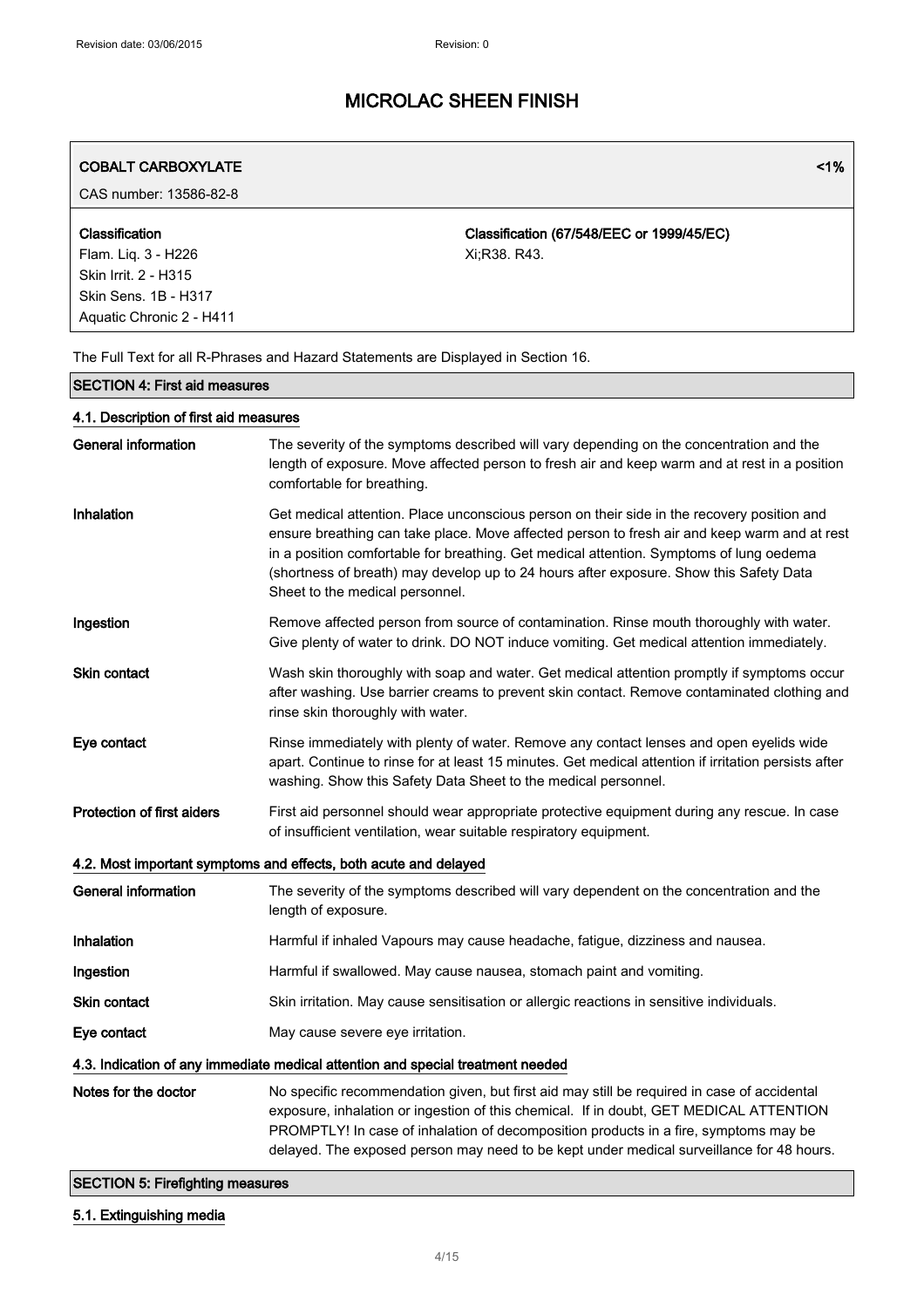| Suitable extinguishing media                                             | Use fire-extinguishing media suitable for the surrounding fire. Extinguish with foam, carbon<br>dioxide or dry powder.                                                                                                                                                                                                                                                                                                                         |  |
|--------------------------------------------------------------------------|------------------------------------------------------------------------------------------------------------------------------------------------------------------------------------------------------------------------------------------------------------------------------------------------------------------------------------------------------------------------------------------------------------------------------------------------|--|
| Unsuitable extinguishing<br>media                                        | Do not use water jet as an extinguisher, as this will spread the fire.                                                                                                                                                                                                                                                                                                                                                                         |  |
| 5.2. Special hazards arising from the substance or mixture               |                                                                                                                                                                                                                                                                                                                                                                                                                                                |  |
| Specific hazards                                                         | Vapours are heavier than air and may travel along the floor and accumulate in the bottom of<br>containers. Vapours may be ignited by a spark, a hot surface or an ember. Vapours may form<br>explosive mixtures with air. If a fire or if heated, a pressure increase will occur and the<br>container may burst with the risk of subsequent explosion. The product is flammable.                                                               |  |
| Hazardous combustion<br>products                                         | In case of fire, toxic gases (CO, CO2, NOx) may be formed. Acrid smoke or fumes. Other<br>pyrolysis products typical of burning an organic material. Protection against nuisance dust<br>must be used when the airborne concentration exceeds 10 mg/m3. In the event of a fire<br>and/or explosion, do not breathe fumes.                                                                                                                      |  |
| 5.3. Advice for firefighters                                             |                                                                                                                                                                                                                                                                                                                                                                                                                                                |  |
| Protective actions during<br>firefighting                                | Containers close to fire should be removed or cooled with water. Do not allow water to contact<br>any leaked material. Keep up-wind to avoid fumes. Control run-off water by containing and<br>keeping it out of sewers and watercourses. Promptly isolate the scene by removing all<br>persons from the vicinity of the incident if there is a fire. No action shall be taken without<br>appropriate training or involving any personal risk. |  |
| Special protective equipment<br>for firefighters                         | Wear positive-pressure self-contained breathing apparatus (SCBA) and appropriate protective<br>clothing.                                                                                                                                                                                                                                                                                                                                       |  |
| <b>SECTION 6: Accidental release measures</b>                            |                                                                                                                                                                                                                                                                                                                                                                                                                                                |  |
| 6.1. Personal precautions, protective equipment and emergency procedures |                                                                                                                                                                                                                                                                                                                                                                                                                                                |  |

| Personal precautions        | Do not handle broken packages without protective equipment. If ventilation is inadequate,<br>suitable respiratory protection must be worn. Take care as floors and other surfaces may<br>become slippery. Wash thoroughly after dealing with a spillage. Where anti slip aggregates,<br>powders or similar are added/post added to a paint, the potential for the generation of<br>respirable dust during handling and use can occur. In such cases, occupational exposures to<br>respirable dust should be monitored and controlled. In the case of exposure to prolonged or<br>high levels of air borne dust, wear a personal respirator in compliance with national legislation.<br>No smoking, sparks, flames or other sources of ignition near spillage. |
|-----------------------------|---------------------------------------------------------------------------------------------------------------------------------------------------------------------------------------------------------------------------------------------------------------------------------------------------------------------------------------------------------------------------------------------------------------------------------------------------------------------------------------------------------------------------------------------------------------------------------------------------------------------------------------------------------------------------------------------------------------------------------------------------------------|
| For non-emergency personnel | Do not touch or walk through spilt material. Avoid breathing vapour or mist. Provide adequate<br>ventilation. Wear suitable respirator when ventilation is inadequate. Put on appropriate<br>personal protective equipment. No action shall be taken involving any personal risk or without<br>suitable training. Evacuate surrounding areas. Keep unnecessary and unprotected personnel<br>from entering.                                                                                                                                                                                                                                                                                                                                                    |
| For emergency responders    | If specialised clothing is required to deal with the spillage, take note of any information in<br>Section 8 on suitable materials. See also the information in "For non-emergency personnel".                                                                                                                                                                                                                                                                                                                                                                                                                                                                                                                                                                 |

### 6.2. Environmental precautions

Environmental precautions Do not discharge into drains or watercourses or onto the ground.

### 6.3. Methods and material for containment and cleaning up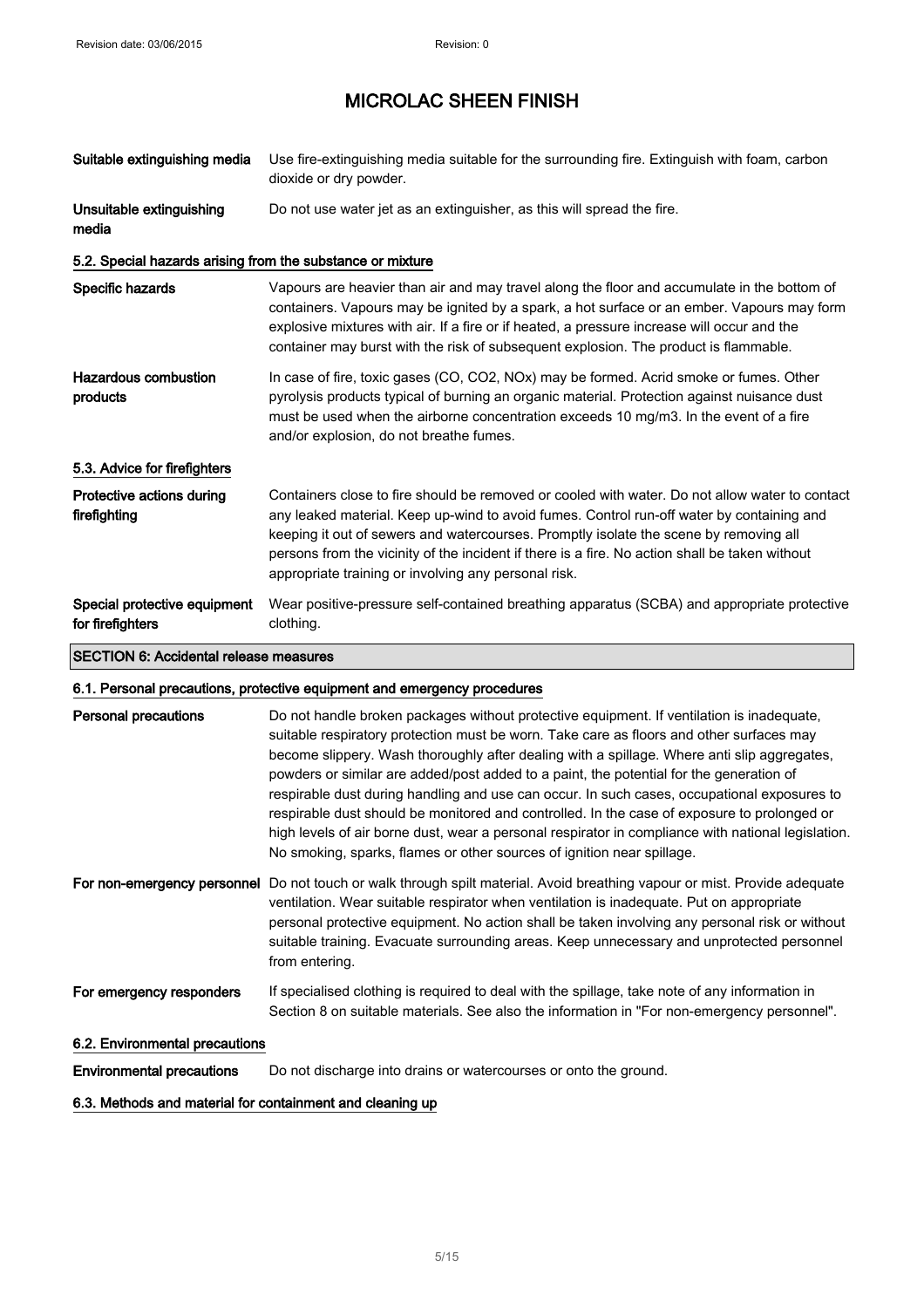Methods for cleaning up No smoking, sparks, flames or other sources of ignition near spillage. Collect and place in suitable waste disposal containers and seal securely. If involved in a fire, shut off flow if it can be done without risk. Eliminate all sources of ignition. No smoking, sparks, flames or other sources of ignition near spillage. Provide adequate ventilation. Small Spillages: Absorb small quantities with paper towels and evaporate in a safe place. Large Spillages: Absorb in vermiculite, dry sand or earth and place into containers. Ensure that waste and contaminated materials are collected and removed from the work area as soon as possible in a suitably labelled container. The accumulation of contaminated rags and application cloths may result in spontaneous combustion. This is particularly important in the case of products containing a high level of drying oils such as teak oil, linseed oil etc. Good housekeeping standards and regular safe removal of waste materials will minimise the risks of spontaneous combustion and other fire hazards.

### 6.4. Reference to other sections

Reference to other sections Wear protective clothing as described in Section 8 of this safety data sheet. See Section 11 for additional information on health hazards. See Section 12 for additional information on ecological hazards. For waste disposal, see section 13.

#### SECTION 7: Handling and storage

#### 7.1. Precautions for safe handling

| Usage precautions                                                 | Avoid contact with skin and eyes. Eliminate all sources of ignition. Keep away from heat,<br>sparks and open flame. All handling should only take place in well-ventilated areas. Static<br>electricity and formation of sparks must be prevented. Dust may form explosive mixture with<br>air. Take precautionary measures against static discharges. Storage tanks and other<br>containers must be earthed. Persons with a history of skin sensitization problems should not<br>be employed in any process in which this product is used. Paints based on pitch, coal tar, high<br>temp (CAS 65996-93-2) may cause sensitivity to sunlight. To reduce sun sensitivity, a sun<br>blocking lotion (SPE 15+) can also be applied prior to application of a protective cream. |  |  |
|-------------------------------------------------------------------|-----------------------------------------------------------------------------------------------------------------------------------------------------------------------------------------------------------------------------------------------------------------------------------------------------------------------------------------------------------------------------------------------------------------------------------------------------------------------------------------------------------------------------------------------------------------------------------------------------------------------------------------------------------------------------------------------------------------------------------------------------------------------------|--|--|
| Advice on general<br>occupational hygiene                         | Do not eat, drink or smoke when using this product. Wash promptly with soap and water if<br>skin becomes contaminated. Promptly remove any clothing that becomes contaminated. Use<br>appropriate hand lotion to prevent defatting and cracking of skin.                                                                                                                                                                                                                                                                                                                                                                                                                                                                                                                    |  |  |
| 7.2. Conditions for safe storage, including any incompatibilities |                                                                                                                                                                                                                                                                                                                                                                                                                                                                                                                                                                                                                                                                                                                                                                             |  |  |
| <b>Storage precautions</b>                                        | Keep away from food, drink and animal feeding stuffs. Keep away from oxidising materials,<br>heat and flames. Paints containing aluminium must not get in contact with water during<br>storage. Exercise caution when opening to allow pressure release. Keep container tightly<br>closed and in a well-ventilated place. Avoid/separate from strong acids, alkalis, oxidising and<br>reducing agents. Observe the label precautions. Store at temperatures between 5°C and 35°C<br>$(32 \text{ to } 95^{\circ} \text{F}).$                                                                                                                                                                                                                                                 |  |  |
| Storage class                                                     | Flammable liquid storage.                                                                                                                                                                                                                                                                                                                                                                                                                                                                                                                                                                                                                                                                                                                                                   |  |  |
| 7.3. Specific end use(s)                                          |                                                                                                                                                                                                                                                                                                                                                                                                                                                                                                                                                                                                                                                                                                                                                                             |  |  |
| Specific end use(s)                                               | The identified uses for this product are detailed in Section 1.2. Restricted to professional<br>users.                                                                                                                                                                                                                                                                                                                                                                                                                                                                                                                                                                                                                                                                      |  |  |
| <b>SECTION 8: Exposure Controls/personal protection</b>           |                                                                                                                                                                                                                                                                                                                                                                                                                                                                                                                                                                                                                                                                                                                                                                             |  |  |

8.1. Control parameters Occupational exposure limits WHITE SPIRIT

Long-term exposure limit (8-hour TWA): WEL 350 mg/m3(Sk)

WEL = Workplace Exposure Limit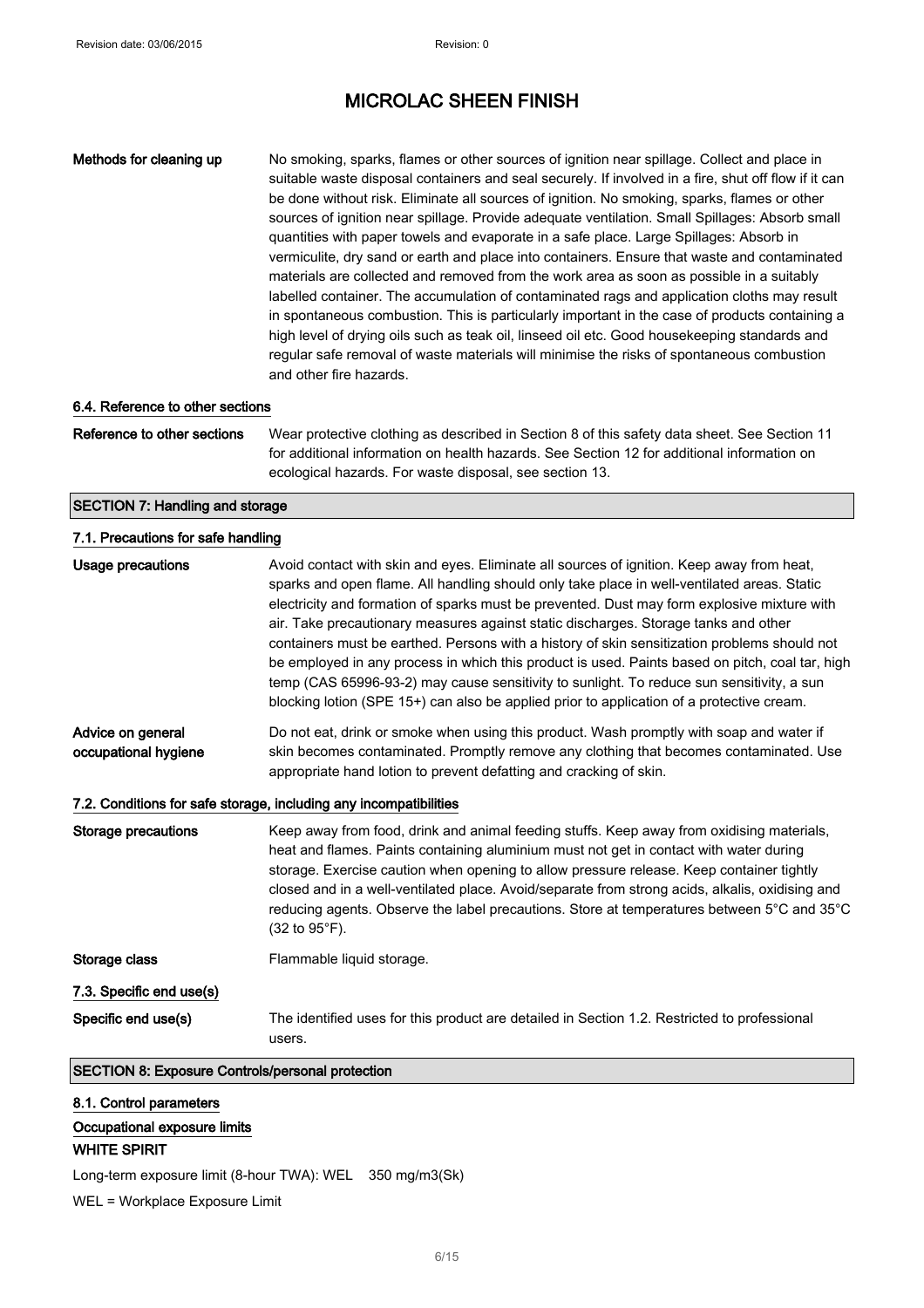### Ingredient comments WEL = Workplace Exposure Limits

### 8.2. Exposure controls

Protective equipment



| Note:                                     | When spraying, the use of a suitable/approved respirator is advised.                                                                                                                                                                                                                                                                                                                                                            |
|-------------------------------------------|---------------------------------------------------------------------------------------------------------------------------------------------------------------------------------------------------------------------------------------------------------------------------------------------------------------------------------------------------------------------------------------------------------------------------------|
| Appropriate engineering<br>controls       | No specific ventilation requirements noted, but forced ventilation may still be required if air<br>contamination exceeds acceptable level.                                                                                                                                                                                                                                                                                      |
| Personal protection                       | Advice on personal protection is applicable for high exposure levels. Select proper personal<br>protection based on a risk assessment of the actual exposure scenario.                                                                                                                                                                                                                                                          |
| Eye/face protection                       | The following protection should be worn: Chemical splash goggles. Eyewear complying with<br>an approved standard should be worn if a risk assessment indicates eye contact is possible.                                                                                                                                                                                                                                         |
| Hand protection                           | Chemical-resistant, impervious gloves complying with an approved standard should be worn if<br>a risk assessment indicates skin contact is possible. The most suitable glove should be<br>chosen in consultation with the glove supplier/manufacturer, who can provide information<br>about the breakthrough time of the glove material. To protect hands from chemicals, gloves<br>should comply with European Standard EN374. |
| Other skin and body<br>protection         | Wear appropriate clothing to prevent skin contamination. Use barrier creams to prevent skin<br>contact.                                                                                                                                                                                                                                                                                                                         |
| Hygiene measures                          | Use engineering controls to reduce air contamination to permissible exposure level. Provide<br>eyewash station. Provide eyewash station and safety shower. Wash hands at the end of each<br>work shift and before eating, smoking and using the toilet. Wash promptly if skin becomes<br>contaminated.                                                                                                                          |
| <b>Respiratory protection</b>             | If ventilation is inadequate, suitable respiratory protection must be worn. Respiratory<br>protection complying with an approved standard should be worn if a risk assessment indicates<br>inhalation of contaminants is possible. Ensure all respiratory protective equipment is suitable<br>for its intended use and is 'CE'-marked.                                                                                          |
| <b>Environmental exposure</b><br>controls | Emissions from ventilation or work process equipment should be checked to ensure they<br>comply with the requirements of environmental protection legislation. In some cases, fume<br>scrubbers, filters or engineering modifications to the process equipment will be necessary to<br>reduce emissions to acceptable levels. Keep container tightly sealed when not in use.                                                    |

### SECTION 9: Physical and Chemical Properties

### 9.1. Information on basic physical and chemical properties

| Appearance                      | Liguid.                    |
|---------------------------------|----------------------------|
| Colour                          | Various colours.           |
| Odour                           | Characteristic/of solvents |
| Odour threshold                 | Not determined.            |
| рH                              | Not relevant.              |
| Melting point                   | Not determined.            |
| Initial boiling point and range | Not determined.            |
| Flash point                     | > 35°C CC (Closed cup).    |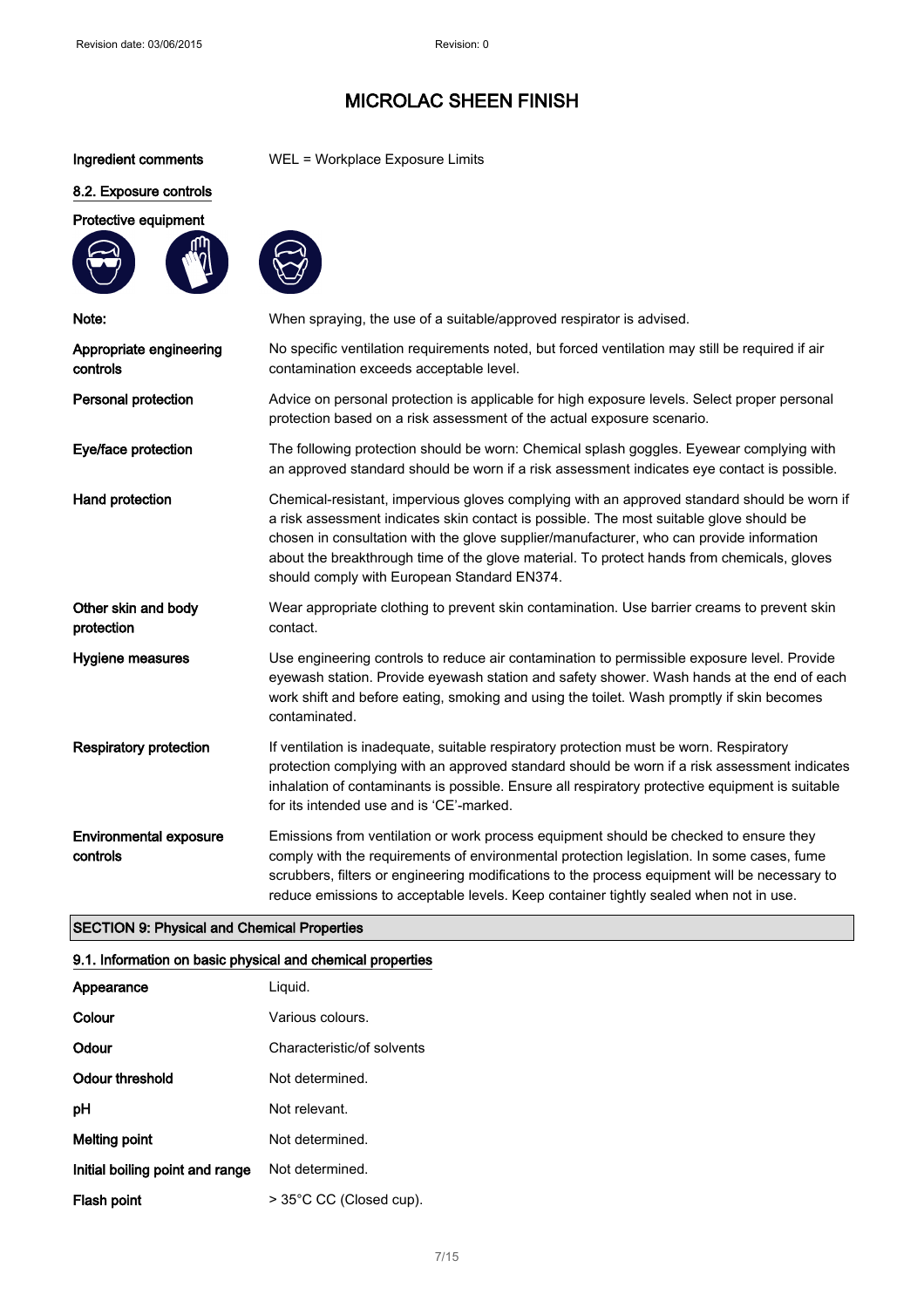| <b>Evaporation rate</b>                         | Not determined.                                                                                                                                                                                                                                                                                                                                                                        |  |
|-------------------------------------------------|----------------------------------------------------------------------------------------------------------------------------------------------------------------------------------------------------------------------------------------------------------------------------------------------------------------------------------------------------------------------------------------|--|
| <b>Evaporation factor</b>                       | Not determined.                                                                                                                                                                                                                                                                                                                                                                        |  |
| Flammability (solid, gas)                       | No specific test data are available.                                                                                                                                                                                                                                                                                                                                                   |  |
| Upper/lower flammability or<br>explosive limits | Lower flammable/explosive limit: 0.7% Upper flammable/explosive limit: 7%                                                                                                                                                                                                                                                                                                              |  |
| Other flammability                              | Not known.                                                                                                                                                                                                                                                                                                                                                                             |  |
| Vapour pressure                                 | Not determined.                                                                                                                                                                                                                                                                                                                                                                        |  |
| Vapour density                                  | Not determined.                                                                                                                                                                                                                                                                                                                                                                        |  |
| <b>Relative density</b>                         | 1.25 - 1.35 @ 20°C                                                                                                                                                                                                                                                                                                                                                                     |  |
| <b>Bulk density</b>                             | Not determined.                                                                                                                                                                                                                                                                                                                                                                        |  |
| Solubility(ies)                                 | Soluble in the following materials: Organic solvents.                                                                                                                                                                                                                                                                                                                                  |  |
| <b>Partition coefficient</b>                    | Not available.                                                                                                                                                                                                                                                                                                                                                                         |  |
| Auto-ignition temperature                       | Not determined.                                                                                                                                                                                                                                                                                                                                                                        |  |
| <b>Decomposition Temperature</b>                | Not determined.                                                                                                                                                                                                                                                                                                                                                                        |  |
| <b>Viscosity</b>                                | Not determined.                                                                                                                                                                                                                                                                                                                                                                        |  |
| <b>Explosive properties</b>                     | May form explosive mixtures with air.                                                                                                                                                                                                                                                                                                                                                  |  |
| Explosive under the influence<br>of a flame     | Not considered to be explosive.                                                                                                                                                                                                                                                                                                                                                        |  |
| <b>Oxidising properties</b>                     | Not determined.                                                                                                                                                                                                                                                                                                                                                                        |  |
| <b>Comments</b>                                 | Information given is applicable to the product as supplied.                                                                                                                                                                                                                                                                                                                            |  |
| 9.2. Other information                          |                                                                                                                                                                                                                                                                                                                                                                                        |  |
| Other information                               | Soluble in most organic solvents.                                                                                                                                                                                                                                                                                                                                                      |  |
| <b>SECTION 10: Stability and reactivity</b>     |                                                                                                                                                                                                                                                                                                                                                                                        |  |
| 10.1. Reactivity                                |                                                                                                                                                                                                                                                                                                                                                                                        |  |
| Reactivity                                      | The following materials may react with the product: Acids. Alkalis. Oxidising materials.                                                                                                                                                                                                                                                                                               |  |
| 10.2. Chemical stability                        |                                                                                                                                                                                                                                                                                                                                                                                        |  |
| <b>Stability</b>                                | Stable at normal ambient temperatures and when used as recommended. Further information<br>on correct storage: refer to Section 7.                                                                                                                                                                                                                                                     |  |
| 10.3. Possibility of hazardous reactions        |                                                                                                                                                                                                                                                                                                                                                                                        |  |
| Possibility of hazardous<br>reactions           | None under normal processing Vapours may form explosive mixtures with air.                                                                                                                                                                                                                                                                                                             |  |
| 10.4. Conditions to avoid                       |                                                                                                                                                                                                                                                                                                                                                                                        |  |
| Conditions to avoid                             | Avoid heat, flames and other sources of ignition. Avoid contact with strong oxidising agents.<br>Do not pressurise, cut, weld, braze, solder, drill, grind or expose containers to conditions to<br>heat or sources of ignition. Protection against nuisance dust must be used when the airborne<br>concentration exceeds 10 mg/m3. Avoid extremes of temperature and direct sunlight. |  |
| 10.5. Incompatible materials                    |                                                                                                                                                                                                                                                                                                                                                                                        |  |
| Materials to avoid                              | Strong oxidising agents.                                                                                                                                                                                                                                                                                                                                                               |  |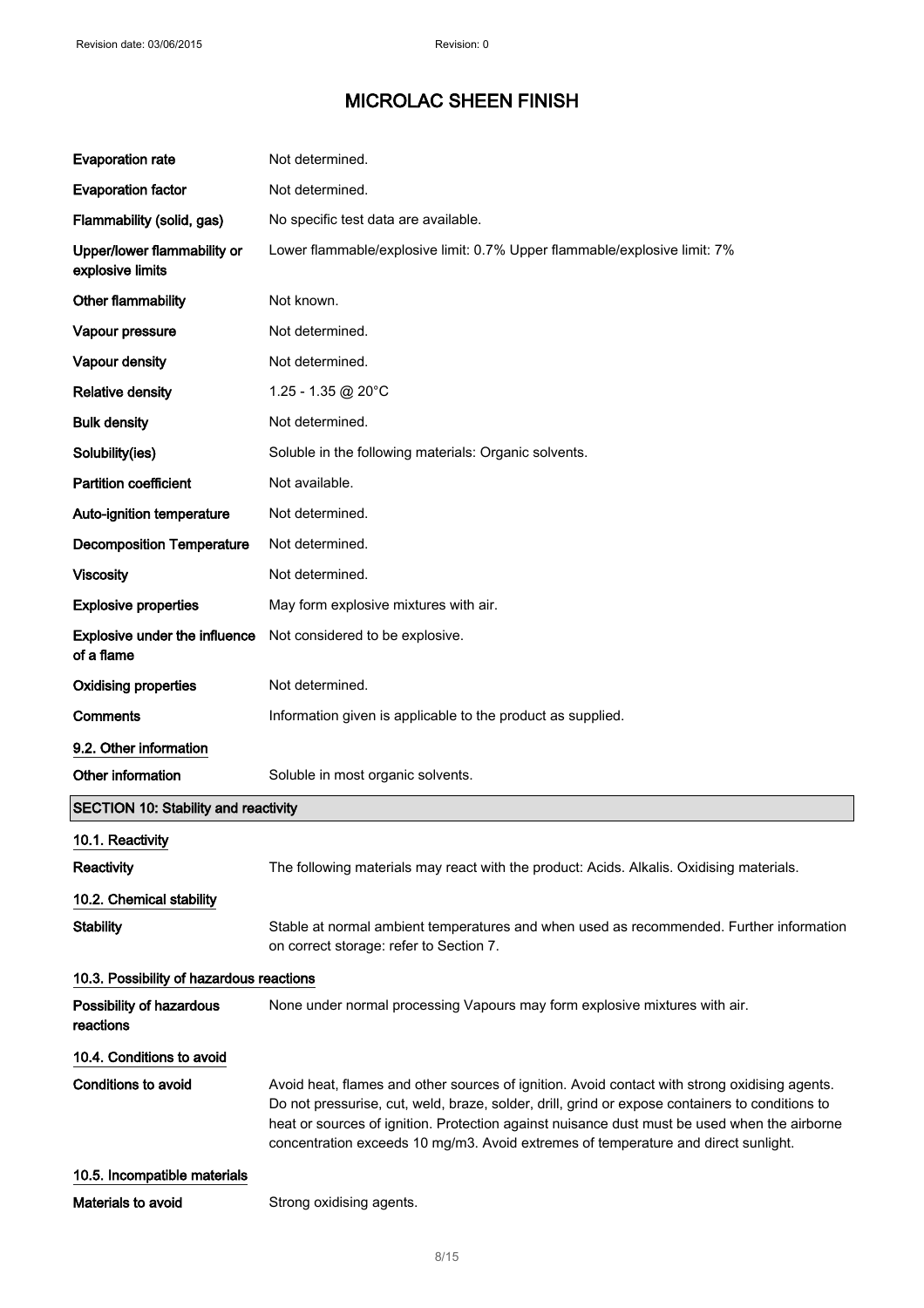### 10.6. Hazardous decomposition products

| Hazardous decomposition | Thermal decomposition or combustion products may include the following substances:       |  |
|-------------------------|------------------------------------------------------------------------------------------|--|
| products                | Carbon monoxide (CO). Carbon dioxide (CO2). Oxides of nitrogen. Acrid smoke or fumes. In |  |
|                         | case of fire and/or explosion, do not breaths fumes.                                     |  |

### SECTION 11: Toxicological information

### 11.1. Information on toxicological effects

| General information            | This product is unlikely to harm health, given normal and proper handling and hygienic<br>precautions. Prolonged and repeated contact with solvents over a long period may lead to<br>permanent health problems. |
|--------------------------------|------------------------------------------------------------------------------------------------------------------------------------------------------------------------------------------------------------------|
| Inhalation                     | Harmful by inhalation. Irritating to respiratory system.                                                                                                                                                         |
| Ingestion                      | Irritating. May cause nausea, stomach pain and vomiting.                                                                                                                                                         |
| <b>Skin contact</b>            | Harmful in contact with skin. Irritating to skin.                                                                                                                                                                |
| Eye contact                    | Harmful in contact with eyes. Irritating to eyes.                                                                                                                                                                |
| Route of entry                 | Inhalation Ingestion. Skin and/or eye contact Oral                                                                                                                                                               |
| <b>Additional Information:</b> | For further information, please refer to Sections 4 and 8 respectively                                                                                                                                           |

Toxicological information on ingredients.

### WHITE SPIRIT

| <b>Toxicological effects</b>                                 | Prolonged or repeated contact can defat the skin and lead to irritation, cracking<br>and/or dermatitis. High vapour concentrations can cause headaches, dizziness and<br>nausea. |  |
|--------------------------------------------------------------|----------------------------------------------------------------------------------------------------------------------------------------------------------------------------------|--|
| Acute toxicity - oral                                        |                                                                                                                                                                                  |  |
| Acute toxicity oral (LD <sub>50</sub><br>mg/kg)              | 15,001.0                                                                                                                                                                         |  |
| <b>Species</b>                                               | Rat                                                                                                                                                                              |  |
| ATE oral (mg/kg)                                             | 15,001.0                                                                                                                                                                         |  |
| Acute toxicity - dermal                                      |                                                                                                                                                                                  |  |
| Acute toxicity dermal (LD <sub>50</sub> 3,401.0<br>mg/kg)    |                                                                                                                                                                                  |  |
| <b>Species</b>                                               | Rat                                                                                                                                                                              |  |
| ATE dermal (mg/kg)                                           | 3,401.0                                                                                                                                                                          |  |
| Acute toxicity - inhalation                                  |                                                                                                                                                                                  |  |
| Acute toxicity inhalation<br>(LC <sub>50</sub> vapours mg/l) | 13,101.0                                                                                                                                                                         |  |
| <b>Species</b>                                               | Rat                                                                                                                                                                              |  |
| <b>ATE inhalation (vapours</b><br>mg/l)                      | 13,101.0                                                                                                                                                                         |  |
| Serious eye damage/irritation                                |                                                                                                                                                                                  |  |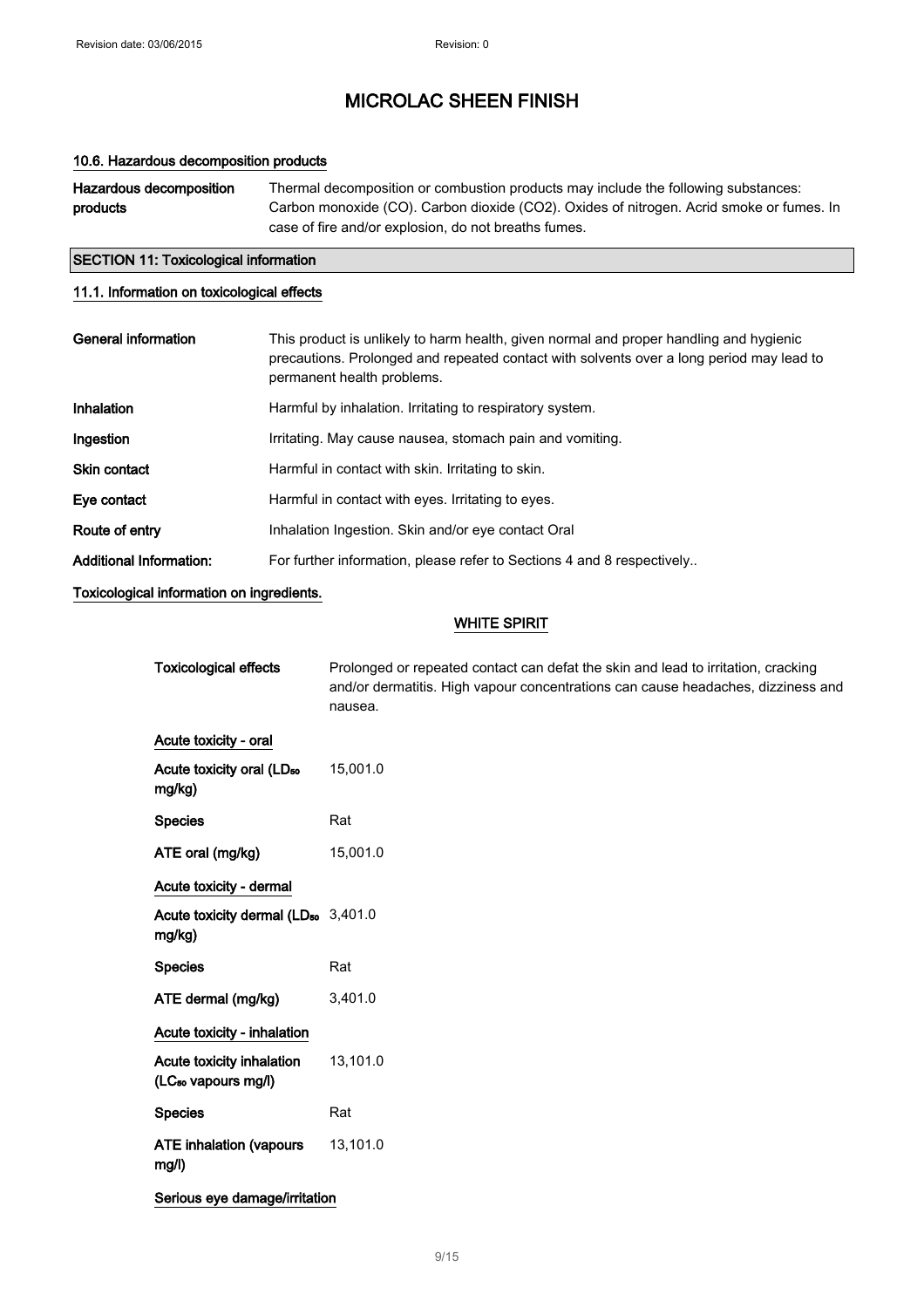| Serious eye<br>damage/irritation                   | Not Irritating                                                                                            |
|----------------------------------------------------|-----------------------------------------------------------------------------------------------------------|
| Respiratory sensitisation                          |                                                                                                           |
| Respiratory sensitisation                          | Not determined.                                                                                           |
| Skin sensitisation                                 |                                                                                                           |
| <b>Skin sensitisation</b>                          | Not sensitising.                                                                                          |
| Germ cell mutagenicity                             |                                                                                                           |
| Genotoxicity - in vitro                            | Negative.                                                                                                 |
| Genotoxicity - in vivo                             | Negative.                                                                                                 |
| Carcinogenicity                                    |                                                                                                           |
| Carcinogenicity                                    | Not classified carcinogenic                                                                               |
| Reproductive toxicity                              |                                                                                                           |
| Reproductive toxicity -<br>fertility               | No information available.                                                                                 |
| Reproductive toxicity -<br>development             | No evidence of development toxicity                                                                       |
| Specific target organ toxicity - single exposure   |                                                                                                           |
| STOT - single exposure                             | No specific test data are available.                                                                      |
| <b>Target organs</b>                               | Central nervous system Vapours can cause drowsiness & dizziness.                                          |
| Specific target organ toxicity - repeated exposure |                                                                                                           |
|                                                    | STOT - repeated exposure No specific test data are available.                                             |
| <b>Aspiration hazard</b>                           |                                                                                                           |
| Aspiration hazard                                  | No information available.                                                                                 |
|                                                    |                                                                                                           |
| <b>General information</b>                         | Prolonged and repeated contact with solvents over a long period may lead to<br>permanent health problems. |
| Inhalation                                         | Vapours may irritate throat and respiratory system and cause headache, dizziness<br>and dullness.         |
| Ingestion                                          | This product is moderately irritating. Irritating. May cause nausea, stomach pain<br>and vomiting.        |
| Skin contact                                       | May cause irritation.                                                                                     |
| Eye contact                                        | May cause severe eye irritation.                                                                          |
| Route of entry                                     | Skin and/or eye contact                                                                                   |
| <b>Target organs</b>                               | Central nervous system                                                                                    |
| <b>Medical symptoms</b>                            | No specific information available.                                                                        |
| <b>SECTION 12: Ecological Information</b>          |                                                                                                           |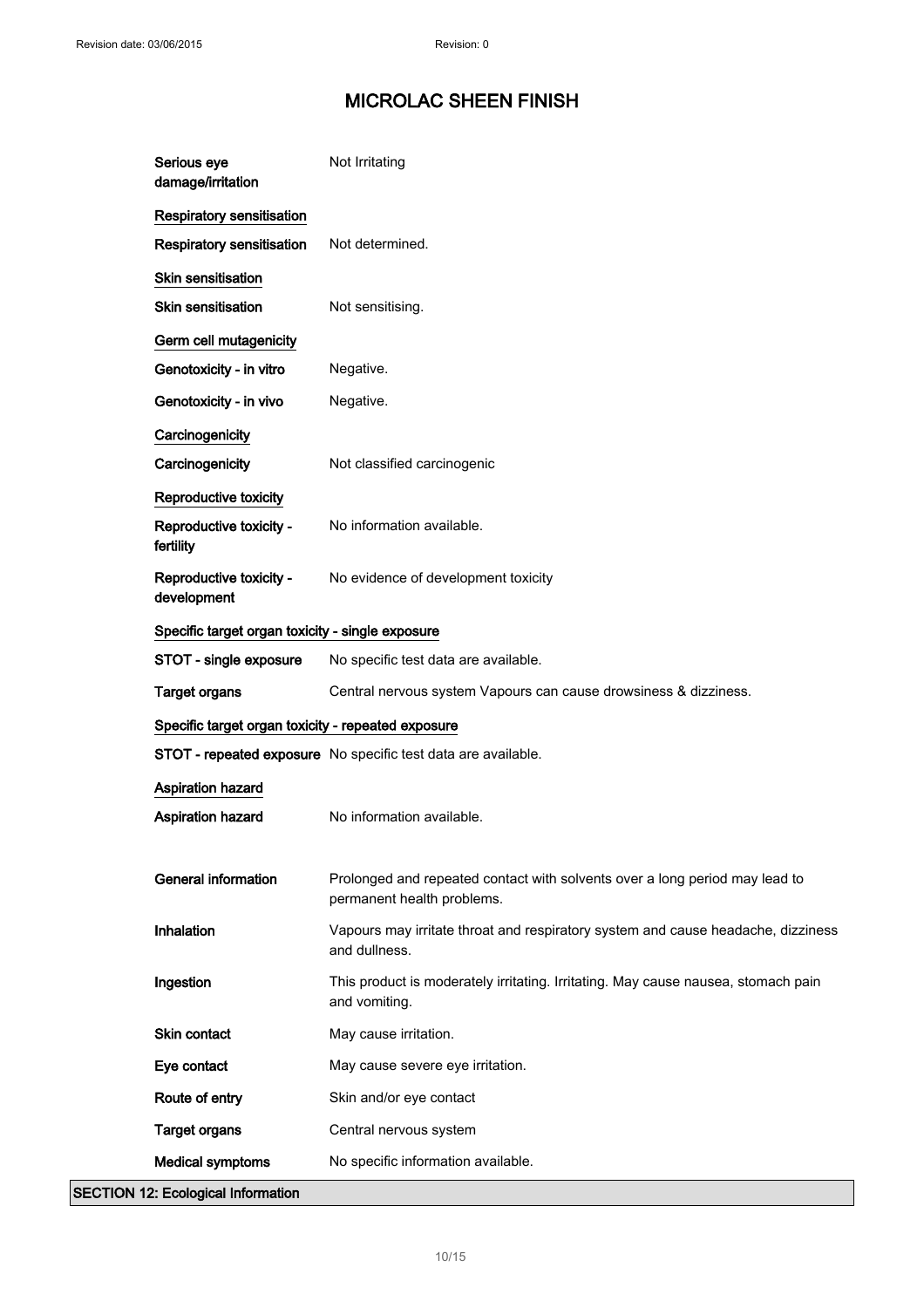#### 12.1. Toxicity

Toxicity This product contains substances which are harmful to aquatic organisms. Do not discharge into drains, water courses or onto the ground.

#### Ecological information on ingredients.

### WHITE SPIRIT

| <b>Toxicity</b>                           | This product contains substances which are harmful to aquatic organisms. Do not<br>discharge into drains, water courses or onto the ground. |
|-------------------------------------------|---------------------------------------------------------------------------------------------------------------------------------------------|
| Acute toxicity - fish                     | , LC50 96 hours $\leq$ 30 mg/lt (Rainbow trout) : ,                                                                                         |
| Acute toxicity - aquatic<br>invertebrates | , EC50 48 hours $\leq$ 22 mg/lt (Daphnia magna):,                                                                                           |
| Acute toxicity - aquatic<br>plants        | , EC50 72 hours < 10 mg/lt : ,                                                                                                              |
| Acute toxicity -<br>microorganisms        | . EC50 48 hours 43.98 mg/lt : .                                                                                                             |
| Acute toxicity - terrestrial              | Not applicable.                                                                                                                             |

### 12.2. Persistence and degradability

Persistence and degradability Solvent will evaporate, residue will not readily biodegrade. There are no data on the degradability of this product.

Ecological information on ingredients.

### WHITE SPIRIT

| Persistence and       | Readily degradeable. |
|-----------------------|----------------------|
| degradability         |                      |
| <b>Biodegradation</b> | 75% (28 days)        |

12.3. Bioaccumulative potential

Bioaccumulative potential The product contains potentially bioaccumulating substances.

Partition coefficient Not available.

Ecological information on ingredients.

#### WHITE SPIRIT

#### Bioaccumulative potential Not known.

12.4. Mobility in soil

Mobility The product is insoluble in water. Mobile liquid, solvent will evaporate leaving a semi-solid mass.

#### Ecological information on ingredients.

#### WHITE SPIRIT

Mobility The product contains volatile organic compounds (VOCs) which will evaporate easily from all surfaces. No information available.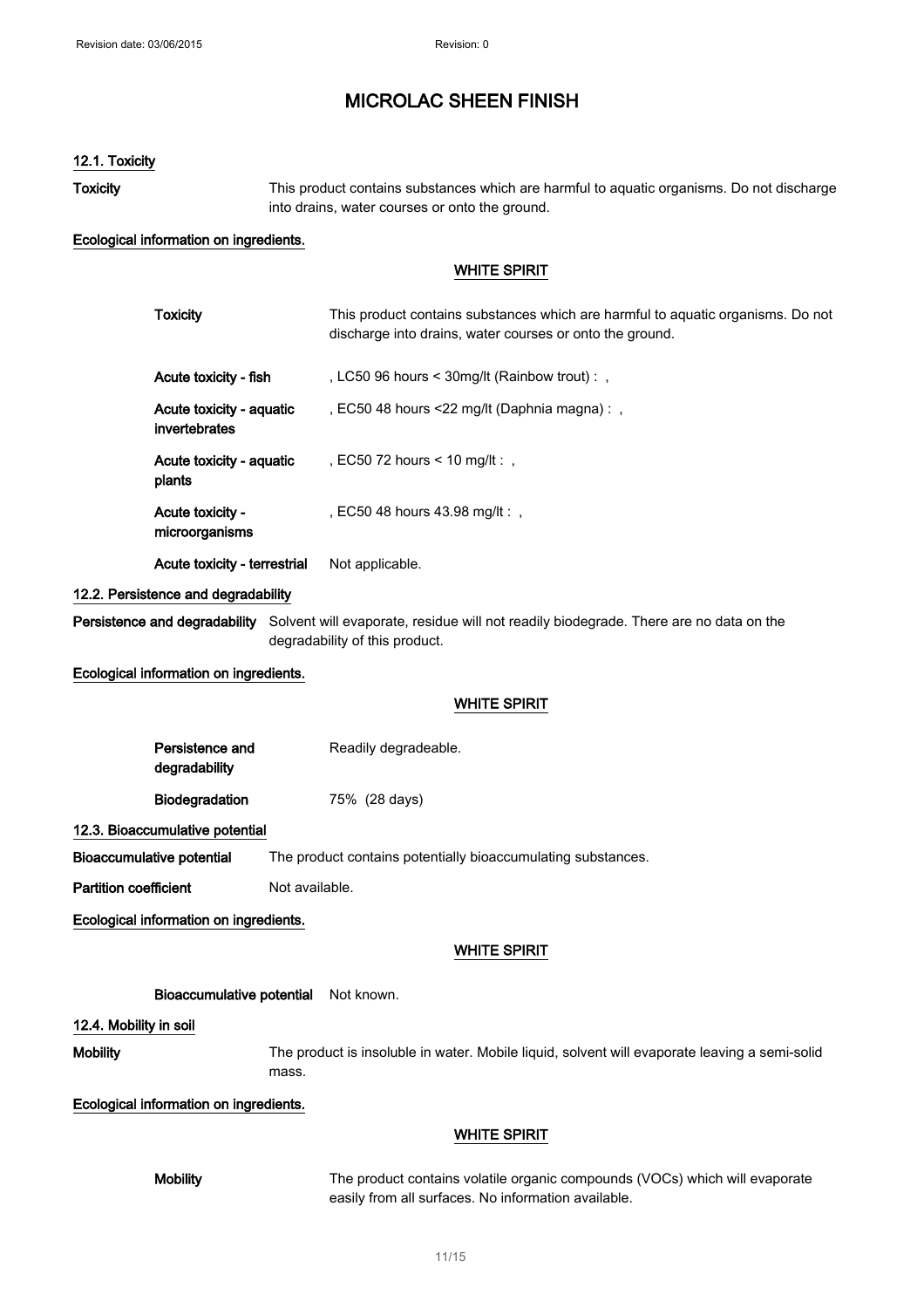#### 12.5. Results of PBT and vPvB assessment

Results of PBT and vPvB assessment This product does not contain any substances classified as PBT or vPvB.

#### Ecological information on ingredients.

### WHITE SPIRIT

|                       | Results of PBT and vPvB<br>assessment | This substance is not classified as PBT or vPvB according to current EU criteria.                                                                                                                                                                                                                                                                                                                                                                                    |
|-----------------------|---------------------------------------|----------------------------------------------------------------------------------------------------------------------------------------------------------------------------------------------------------------------------------------------------------------------------------------------------------------------------------------------------------------------------------------------------------------------------------------------------------------------|
|                       | 12.6. Other adverse effects           |                                                                                                                                                                                                                                                                                                                                                                                                                                                                      |
| Other adverse effects |                                       | Not known.                                                                                                                                                                                                                                                                                                                                                                                                                                                           |
|                       | SECTION 13: Disposal considerations   |                                                                                                                                                                                                                                                                                                                                                                                                                                                                      |
|                       | 13.1. Waste treatment methods         |                                                                                                                                                                                                                                                                                                                                                                                                                                                                      |
| General information   |                                       | Dispose of waste to licensed waste disposal site in accordance with the requirements of the<br>local Waste Disposal Authority. This material and its container must be disposed of in a safe<br>way. The generation of waste should be minimised or avoided wherever possible. The<br>company encourages the recycle, recovery and reuse of materials, wherever possible.                                                                                            |
| Disposal methods      |                                       | Dispose of waste to licensed waste disposal site in accordance with the requirements of the<br>local Waste Disposal Authority. Avoid the spillage or runoff entering drains, sewers or<br>watercourses. Residues and empty containers should be taken care of as hazardous waste<br>according to local and national provisions. Dispose of waste via a licensed waste disposal<br>contractor. Dispose of contents/container in accordance with national regulations. |

### SECTION 14: Transport information

General To avoid the risk of spillage, always store and transport in a secure, upright position. Ensure that persons transporting the product know what to do in the event of an accident or spillage.

### 14.1. UN number

| UN No. (ADR/RID)                   | 1263         |
|------------------------------------|--------------|
| UN No. (IMDG)                      | 1263         |
| UN No. (ICAO)                      | 1263         |
| UN No. (ADN)                       | 1263         |
| 14.2. UN proper shipping name      |              |
| Proper shipping name<br>(ADR/RID)  | <b>PAINT</b> |
| Proper shipping name<br>(IMDG)     | <b>PAINT</b> |
| Proper shipping name (ICAO) PAINT  |              |
| Proper shipping name (ADN) PAINT   |              |
| 14.3. Transport hazard class(es)   |              |
| <b>ADR/RID class</b>               | 3            |
| <b>ADR/RID classification code</b> | F1           |
| <b>ADR/RID label</b>               | 3            |
|                                    |              |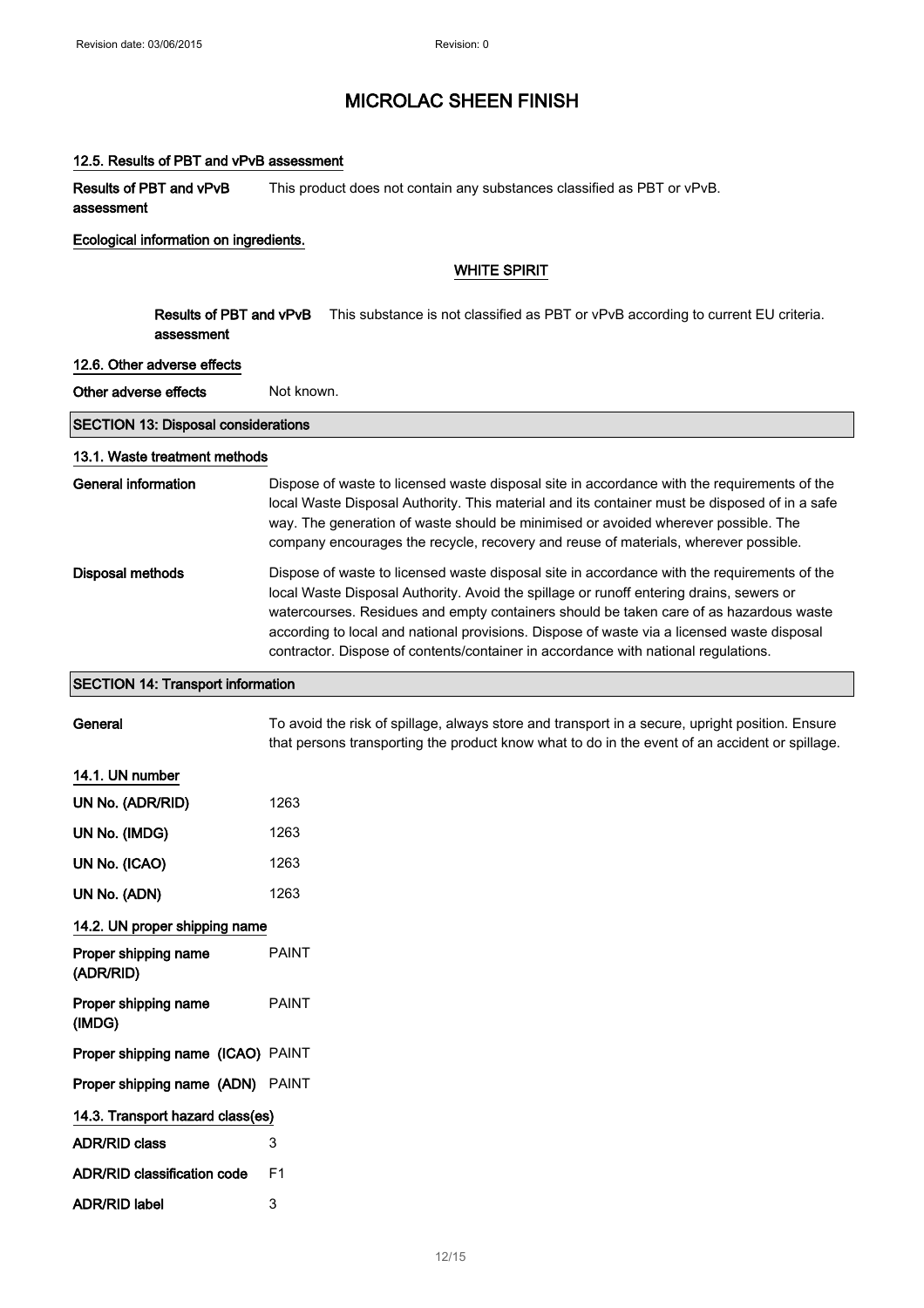| <b>IMDG class</b>   | 3 |
|---------------------|---|
| ICAO class/division | 3 |
| <b>ADN class</b>    | 3 |

Transport labels



| 14.4. Packing group       |   |
|---------------------------|---|
| ADR/RID packing group     | Ш |
| <b>IMDG packing group</b> | Ш |
| ADN packing group         | Ш |
| ICAO packing group        | Ш |
|                           |   |

14.5. Environmental hazards

Environmentally hazardous substance/marine pollutant

No.

### 14.6. Special precautions for user

| FmS                                       | $F-E$ , $S-E$ |
|-------------------------------------------|---------------|
| ADR transport category                    | 3             |
| <b>Emergency Action Code</b>              | •3YF          |
| Hazard Identification Number<br>(ADR/RID) | 33            |
| Tunnel restriction code                   | (D/E)         |

### 14.7. Transport in bulk according to Annex II of MARPOL73/78 and the IBC Code

Transport in bulk according to Not applicable. Annex II of MARPOL 73/78 and the IBC Code

### SECTION 15: Regulatory information

### 15.1. Safety, health and environmental regulations/legislation specific for the substance or mixture

National regulations **Petroleum (Consolidation) Act, as amended 1984 SI 1244.** Highly Flammable Liquid Regulations 1972. Rivers (Prevention of Pollution) Act 1961. Control of Pollution (Special Waste) Regulations 1980 (as amended). Control of Substances Hazardous to Health Regulations 2002 (as amended).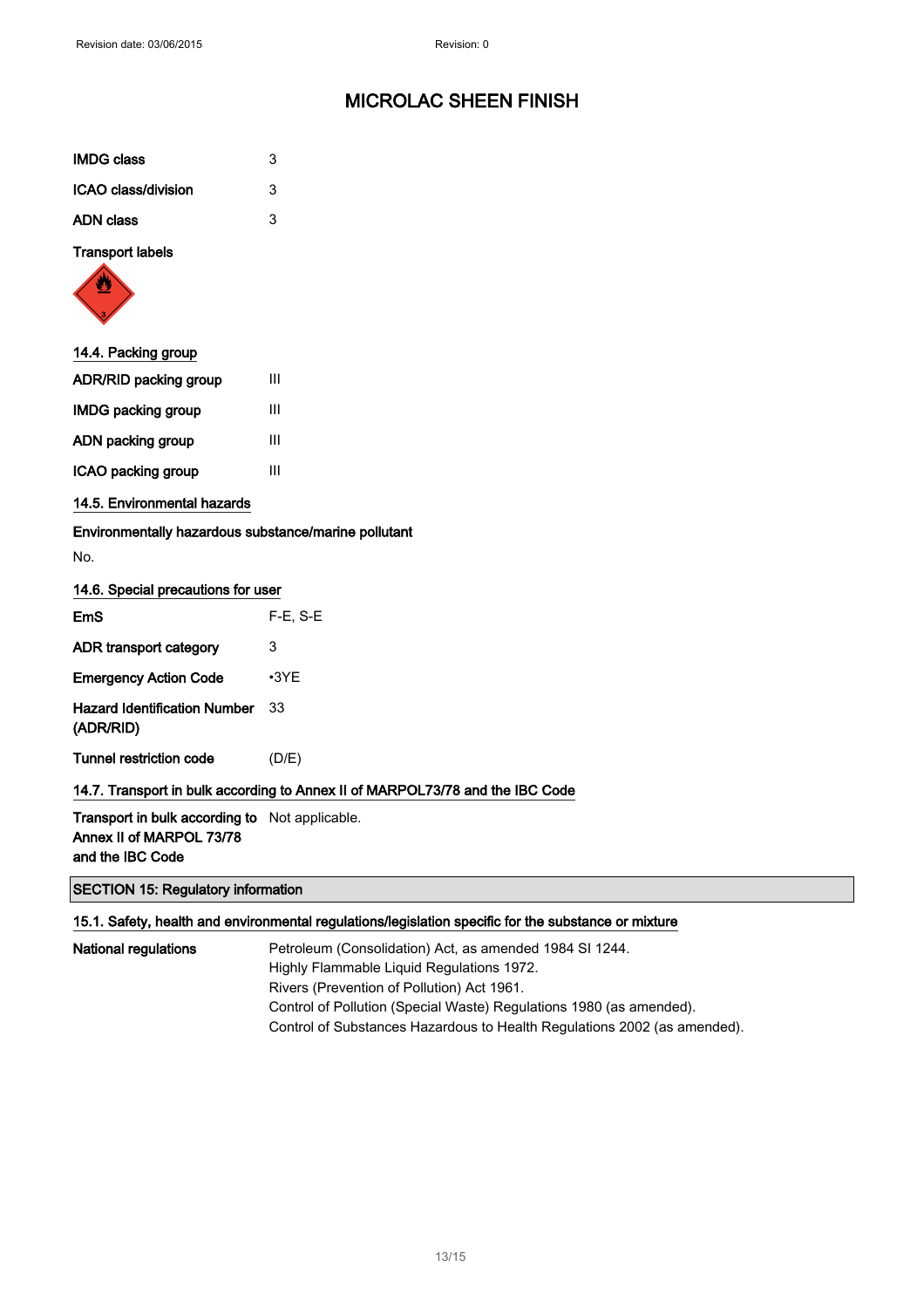| <b>EU</b> legislation | Regulation (EC) No 1907/2006 of the European Parliament and of the Council of 18<br>December 2006 concerning the Registration, Evaluation, Authorisation and Restriction of<br>Chemicals (REACH) (as amended).<br>Regulation (EC) No 1272/2008 of the European Parliament and of the Council of 16       |
|-----------------------|----------------------------------------------------------------------------------------------------------------------------------------------------------------------------------------------------------------------------------------------------------------------------------------------------------|
|                       | December 2008 on classification, labelling and packaging of substances and mixtures (as<br>amended).                                                                                                                                                                                                     |
|                       | Commission Directive 2000/39/EC of 8 June 2000 establishing a first list of indicative<br>occupational exposure limit values in implementation of Council Directive 98/24/EC on the<br>protection of the health and safety of workers from the risks related to chemical agents at<br>work (as amended). |
|                       | Commission Regulation (EU) No 453/2010 of 20 May 2010.                                                                                                                                                                                                                                                   |
| Guidance              | Workplace Exposure Limits EH40.                                                                                                                                                                                                                                                                          |
|                       | Introduction to Local Exhaust Ventilation HS(G)37.                                                                                                                                                                                                                                                       |
|                       | CHIP for everyone HSG228.                                                                                                                                                                                                                                                                                |
|                       | Approved Classification and Labelling Guide (Sixth edition) L131.                                                                                                                                                                                                                                        |
|                       | Safety Data Sheets for Substances and Preparations.                                                                                                                                                                                                                                                      |

### 15.2. Chemical safety assessment

No chemical safety assessment has been carried out.

| <b>SECTION 16: Other information</b> |                                                                                                                                                                                                                                                                                                                                                                                                              |  |
|--------------------------------------|--------------------------------------------------------------------------------------------------------------------------------------------------------------------------------------------------------------------------------------------------------------------------------------------------------------------------------------------------------------------------------------------------------------|--|
| General information                  | Product to be used in industrial and/or professional applications.                                                                                                                                                                                                                                                                                                                                           |  |
| <b>Issued by</b>                     | <b>BOD</b>                                                                                                                                                                                                                                                                                                                                                                                                   |  |
| <b>Revision date</b>                 | 03/06/2015                                                                                                                                                                                                                                                                                                                                                                                                   |  |
| <b>Revision</b>                      | 0                                                                                                                                                                                                                                                                                                                                                                                                            |  |
| <b>SDS number</b>                    | 20390                                                                                                                                                                                                                                                                                                                                                                                                        |  |
| Risk phrases in full                 | R <sub>10</sub> Flammable.<br>R <sub>21</sub> Harmful in contact with skin.<br>R38 Irritating to skin.<br>R40 Limited evidence of a carcinogenic effect.<br>R41 Risk of serious damage to eyes.<br>R43 May cause sensitisation by skin contact.<br>R51/53 Toxic to aquatic organisms, may cause long-term adverse effects in the aquatic<br>environment.<br>R65 Harmful: may cause lung damage if swallowed. |  |